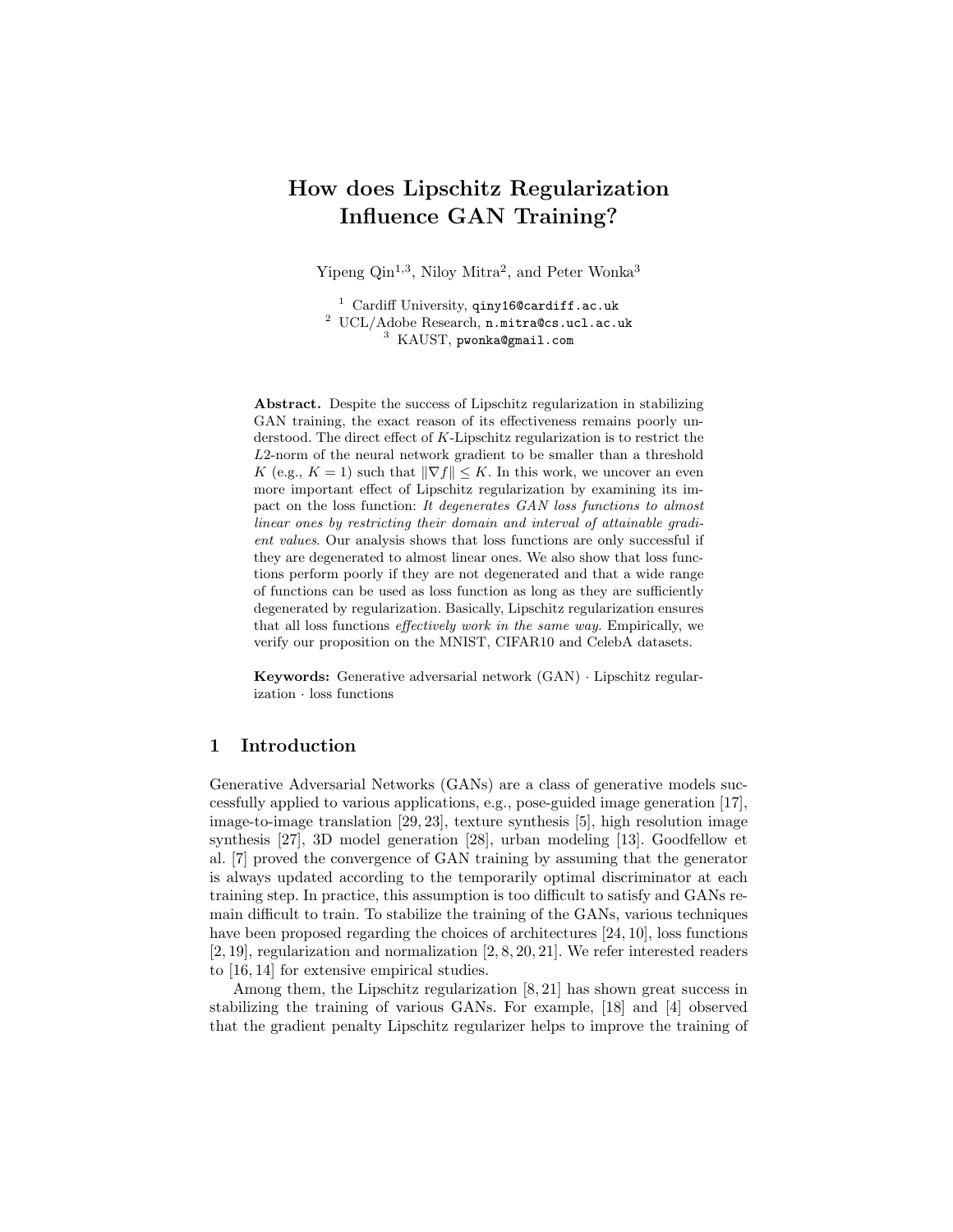

Fig. 1: An illustrative 2D example. First row: model distribution (orange point) vs. data distribution (black points). Second row: domains of the loss function (red curve). It can be observed that the performance of spectral normalized GANs [21] worsen when their domains are enlarged ( $\alpha = 1e^{10}$ , yellow boxes). However, good performance can always be achieved when their domains are restricted to near-linear ones ( $\alpha = 1e^{-10}$  and  $\alpha = 1$ ). Please see Sections 3.2 and 4.1 for the definitions of  $\alpha$  and  $k_{SN}$ , respectively.

the LS-GAN [19] and the NS-GAN [7], respectively; [21] observed that the NS-GAN, with their spectral normalization Lipschitz regularizer, works better than the WGAN [2] regularized by gradient penalty (WGAN-GP) [8].

In this paper, we provide an analysis to better understand the coupling of Lipschitz regularization and the choice of loss function. Our main insight is that the rule of thumb of using small Lipschitz constants (e.g.,  $K = 1$ ) is degenerates the loss functions to almost linear ones by restricting their domain and interval of attainable gradient values (see Figure 1). These degenerate losses improve GAN training. Because of this, the exact shapes of the loss functions before degeneration do not seem to matter that much. We demonstrate this by two experiments. First, we show that when  $K$  is sufficiently small, even GANs trained with non-standard loss functions (e.g., cosine) give comparable results to all other loss functions. Second, we can directly degenerate loss functions by introducing domain scaling. This enables successful GAN training for a wide range of  $K$ for all loss functions, which only worked for the Wasserstein loss before. Our contributions include:

- We discovered an important effect of Lipschitz regularization. It restricts the domain of the loss function (Figure 2).
- Our analysis suggests that although the choice of loss functions matters, the successful ones currently being used are all near-linear within the chosen small domains and actually work in the same way.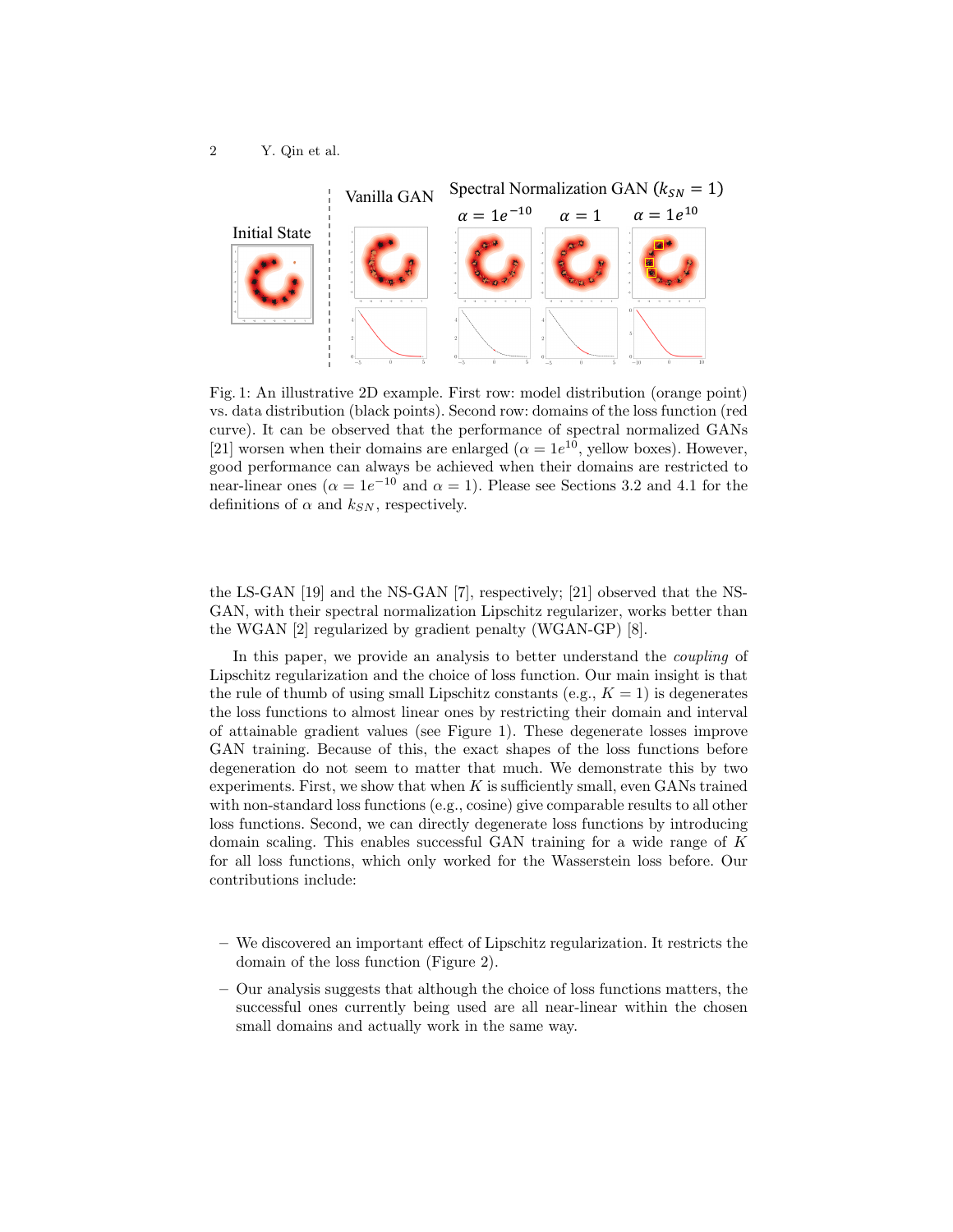

Fig. 2: First row: Applying Lipschitz regularization restricts the domain of the loss function to an interval  $\Omega = [a, b]$ . Second row: Illustration of the domain restriction. We take a third-order polynomial loss function  $f(x) = x^3 - x$  as an example. Its restricted domain [a, b] is shown in red. (a) without restriction  $f(x)$ is non-convex. (b) Restricting the domain of  $f(x)$  makes it convex. (c)  $f(x)$  is almost linear when its domain is restricted to a very small interval.

# 2 Related Work

#### 2.1 GAN Loss Functions

A variety of GAN loss functions have been proposed from the idea of understanding the GAN training as the minimization of statistical divergences. Goodfellow et al. [7] first proposed to minimize the Jensen-Shannon (JS) divergence between the model distribution and the target distribution. In their method, the neural network output of the discriminator is first passed through a sigmoid function to be scaled into a probability in [0, 1]. Then, the cross-entropy loss of the probability is measured. Following  $[4]$ , we refer to such loss as the *minimax* (MM) loss since the GAN training is essentially a minimax game. However, because of the saturation at both ends of the sigmoid function, the MM loss can lead to vanishing gradients and thus fails to update the generator. To compensate for it, Goodfellow et al. [7] proposed a variant of MM loss named the non-saturating (NS) loss, which heuristically amplifies the gradients when updating the generator.

Observing that the JS divergence is a special case of the f-divergence, Nowozin et al. [22] extended the idea of Goodfellow et al. [7] and showed that any fdivergence can be used to train GANs. Their work suggested a new direction of improving the performance of the GANs by employing "better" divergence measures.

Following this direction, Arjovsky et al. first pointed out the flaws of the JS divergence used in GANs [1] and then proposed to use the Wasserstein distance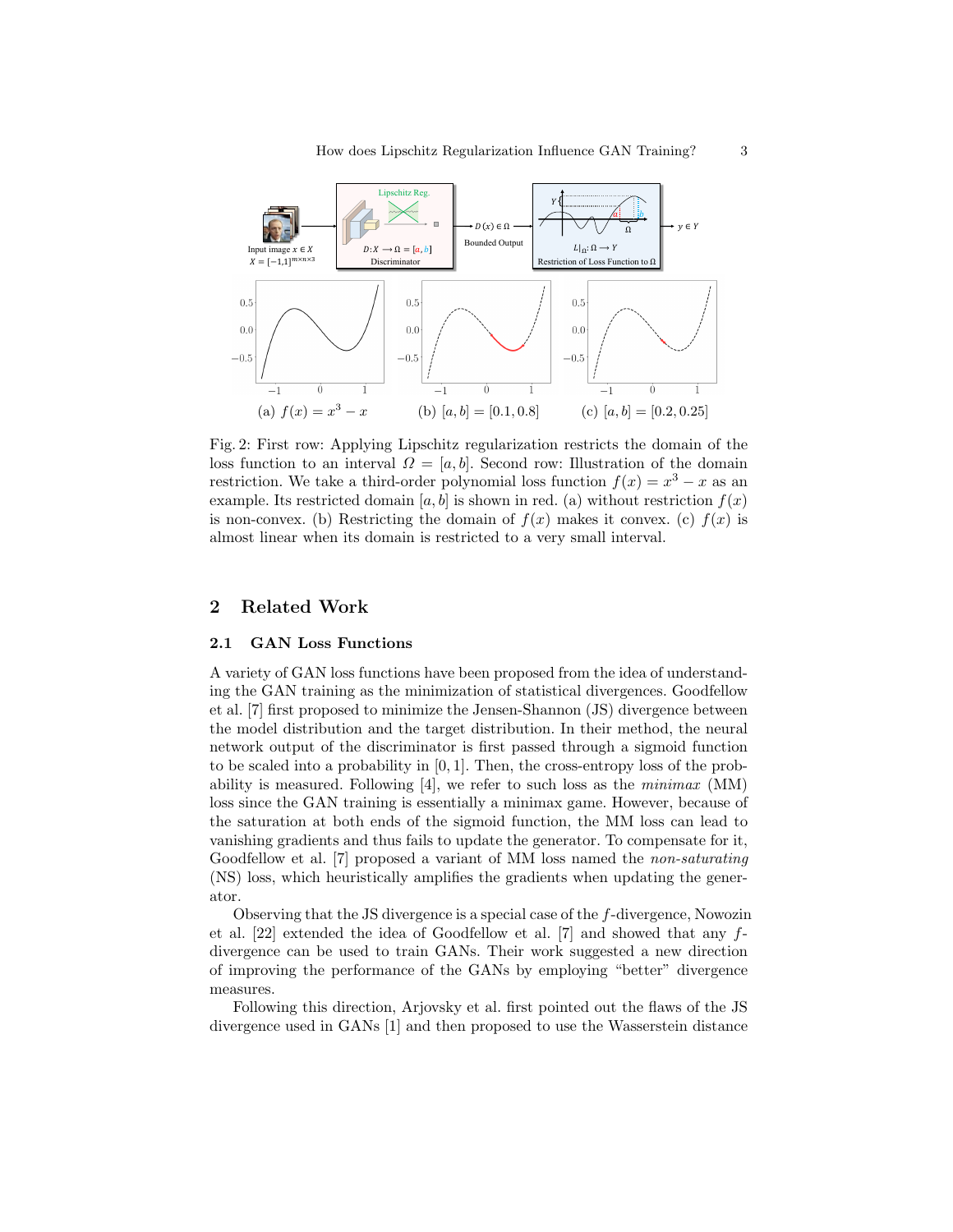instead (WGAN) [2]. In their implementation, the raw neural network output of the discriminator is directly used (i.e. the WGAN loss function is an identity function) instead of being passed through the sigmoid cross-entropy loss function. However, to guarantee that their loss is a valid Wasserstein distance metric, the discriminator is required to be Lipschitz continuous. Such requirement is usually fulfilled by applying an extra Lipschitz regularizer to the discriminator. Meanwhile, Mao et al. [19] proposed the Least-Square GAN (LS-GAN) to minimize the Pearson  $\chi^2$  divergence between two distributions. In their implementation, the sigmoid cross-entropy loss is replaced by a quadratic loss.

### 2.2 Lipschitz Regularization

The first practice of applying the Lipschitz regularization to the discriminator came together with the WGAN [2]. While at that time, it was not employed to improve the GAN training but just a requirement of the Kantorovich-Rubinstein duality applied. In [2], the Lipschitz continuity of the discriminator is enforced by weight clipping. Its main idea is to clamp the weights of each neural network layer to a small fixed range  $[-c, c]$ , where c is a small positive constant. Although weight clipping guarantees the Lipschitz continuity of the discriminator, the choice of parameter  $c$  is difficult and prone to invalid gradients.

To this end, Gulrajani et al. [8] proposed the gradient penalty (GP) Lipschitz regularizer to stabilize the WGAN training, i.e. WGAN-GP. In their method, an extra regularization term of discriminator's gradient magnitude is weighted by parameter  $\lambda$  and added into the loss function. In [8], the gradient penalty regularizer is one-centered, aiming at enforcing 1-Lipschitz continuity. While Mescheder et al. [20] argued that the zero-centered one should be more reasonable because it makes the GAN training converge. However, one major problem of gradient penalty is that it is computed with finite samples, which makes it intractable to be applied to the entire output space. To sidestep this problem, the authors proposed to heuristically sample from the straight lines connecting model distribution and target distribution. However, this makes their approach heavily dependent on the support of the model distribution [21].

Addressing this issue, Miyato et al. [21] proposed the spectral normalization (SN) Lipschitz regularizer which enforces the Lipschitz continuity of a neural network in the operator space. Observing that the Lipschitz constant of the entire neural network is bounded by the product of those of its layers, they break down the problem to enforcing Lipschitz regularization on each neural network layer. These simplified sub-problems can then be solved by normalizing the weight matrix of each layer according to its largest singular value.

# 3 Restrictions of GAN Loss Functions

In this section, first we derive why a  $K$ -Lipschitz regularized discriminator restricts the domain and interval of attainable gradient values of the loss function to intervals bounded by  $K$  (Section 3.1). Second, we propose a scaling method to restrict the domain of the loss function without changing  $K$  (Section 3.2).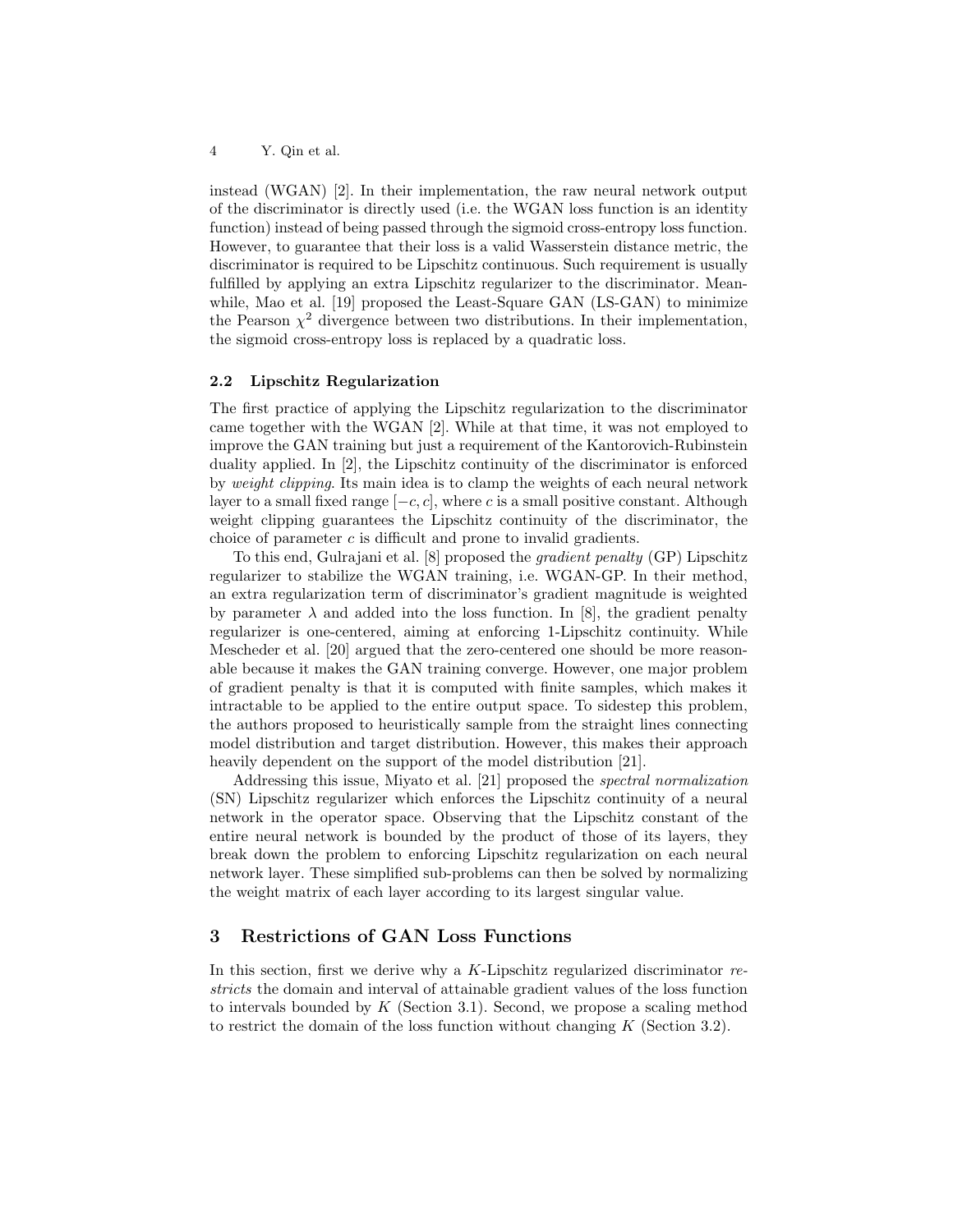#### 3.1 How does the Restriction Happen?

Let us consider a simple discriminator  $D(x) = L(f(x))$ , where x is the input, f is a neural network with scalar output,  $L$  is the loss function. During training, the loss function L works by backpropagating the gradient  $\nabla L = \partial L(f(x))/\partial f(x)$ to update the neural network weights:

$$
\frac{\partial D(x)}{\partial W^n} = \frac{\partial L(f(x))}{\partial f(x)} \frac{\partial f(x)}{\partial W^n}
$$
(1)

where  $W^n$  is the weight matrix of the *n*-th layer. Let X and  $\Omega$  be the domain and the range of f respectively (i.e.,  $f: X \to \Omega$ ), it can be easily derived that the attainable values of  $\nabla L$  is determined by  $\Omega$  (i.e.,  $\nabla L : \Omega \to \Psi$ ). Without loss of generality, we assume that  $x \in X = [-1, 1]^{m \times n \times 3}$  are normalized images and derive the bound of the size of  $\Omega$  as follows:

**Theorem 1.** If the discriminator neural network f satisfies the k-Lipschitz continuity condition, we have  $f: X \to \Omega \subset \mathbb{R}$  satisfying  $|\min(\Omega) - \max(\Omega)| \le$  $k\sqrt{12mn}$ .

*Proof.* Given a k-Lipschitz continuous neural newtork f, for all  $x_1, x_2 \in X$ , we have:

$$
|f(x_1) - f(x_2)| \le k \|x_1 - x_2\|.
$$
 (2)

Let  $x_b, x_w \in X$  be the pure black and pure white images that maximize the Euclidean distance:

$$
||x_b - x_w|| = \sqrt{(-1 - 1)^2 \cdot m \cdot n \cdot 3} = \sqrt{12mn}.
$$
 (3)

Thus, we have:

$$
|f(x_1) - f(x_2)| \le k \|x_1 - x_2\|
$$
  
\n
$$
\le k \|x_b - x_w\| = k\sqrt{12mn}.
$$
\n(4)

Thus, the range of f is restricted to  $\Omega$ , which satisfies:

$$
|\min(\Omega) - \max(\Omega)| \le k\sqrt{12mn} \tag{5}
$$

Theorem 1 shows that the size of  $\Omega$  is bounded by k. However, k can be unbounded when Lipschitz regularization is not enforced during training, which results in an unbounded  $\Omega$  and a large interval of attainable gradient values. On the contrary, when K-Lipschitz regularization is applied (i.e.,  $k \leq K$ ), the loss function  $L$  is restricted as follows:

Corollary 1 (Restriction of Loss Function). Assume that f is a Lipschitz regularized neural network whose Lipschitz constant  $k \leq K$ , the loss function L is  $C^2$ -continuous with M as the maximum absolute value of its second derivatives in its domain. Let  $\Psi$  be the interval of attainable gradient values that  $\nabla L : \Omega \to \Psi$ , we have

$$
|\min(\Omega) - \max(\Omega)| \le K\sqrt{12mn} \tag{6}
$$

$$
|\min(\Psi) - \max(\Psi)| \le M \cdot K\sqrt{12mn} \tag{7}
$$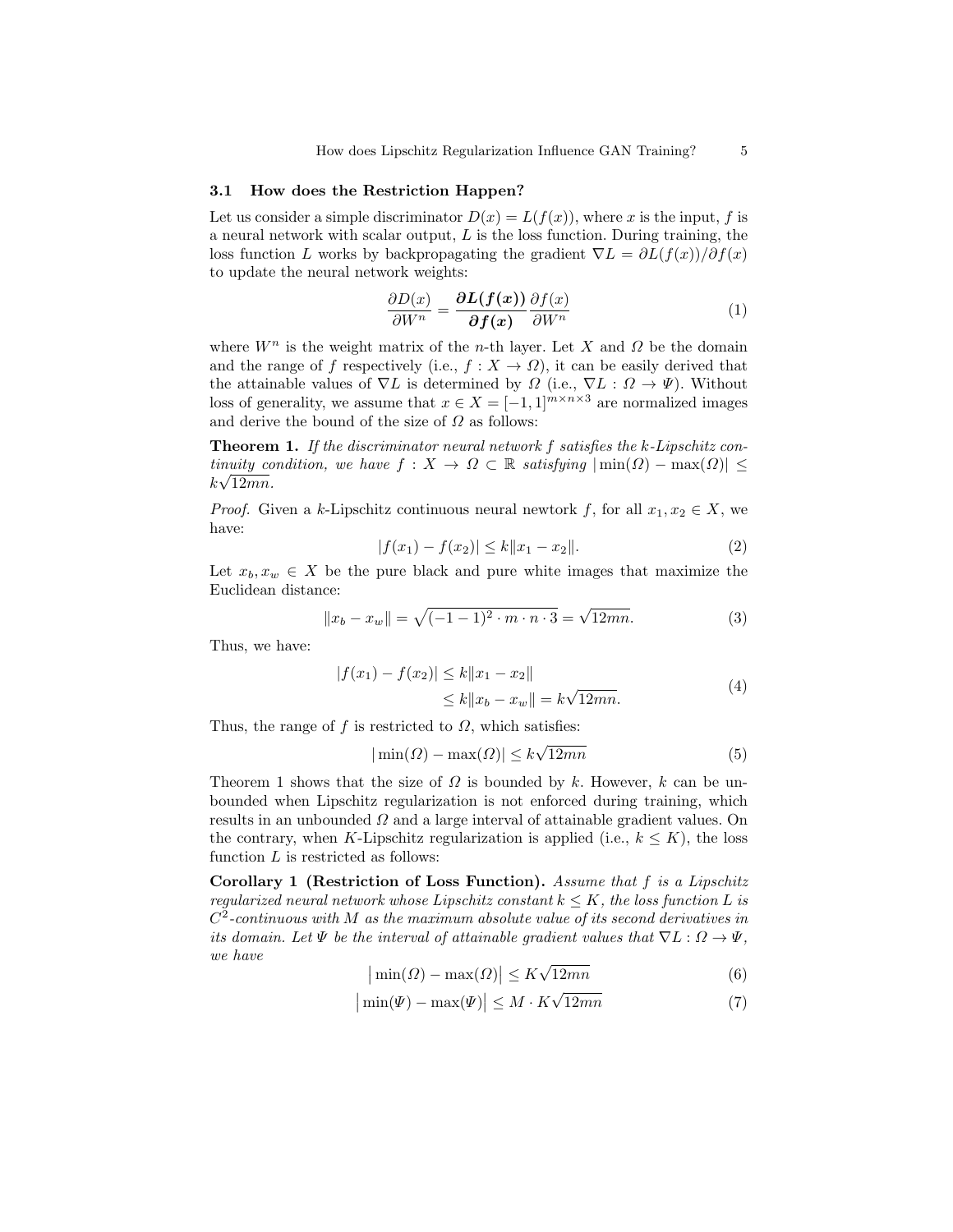Corollary 1 shows that under a mild condition  $(C^2$ -continuous), applying K-Lipschitz regularization restricts the domain  $\Omega$  and thereby the interval of attainable gradient values  $\Psi$  of the loss function L to intervals bounded by K. When K is small, e.g.,  $K = 1$  [8, 4, 18, 21], the interval of attainable gradient values of the loss function is considerably reduced, which prevents the backpropagation of vanishing or exploding gradients and thereby stabilizes the training. Empirically, we will show that these restrictions are indeed significant in practice and strongly influence the training.

Change in  $\Omega_i$  During Training. So far we analyzed the restriction of the loss function by a static discriminator. However, the discriminator neural network f is dynamically updated during training and thus its range  $\Omega^{\cup} = \cup_i \Omega_i$ , where  $\Omega_i$ is the discriminator range at each training step  $i$ . Therefore, we need to analyze two questions:

(i) How does the size of  $\Omega_i$  change during training?





Fig. 3: Domain [a, b] shifts to  $[c, d]$ .

For question (i), the size of  $\Omega_i$  is always bounded by the Lipschitz constant  $K$  throughout the training (Corollary 1). For question (ii), the answer depends on the discriminator loss function:

- The shifting of  $\Omega_i$  is prevented if the loss function is strictly convex. For example, the discriminator loss function of NS-GAN [7] (Table 1) is strictly convex and has a unique minimum when  $f(x) = f(g(z)) = 0$  at convergence. Thus, minimizing it forces  $\Omega_i$  to be positioned around 0 and prevents it from shifting. The discriminator loss function of LS-GAN [19] (Table 1) has a similar behavior. Its  $\Omega_i$  is positioned around 0.5, since its minimum is achieved when  $f(x) = f(g(z)) = 0.5$  at convergence. In this scenario, the  $\Omega_i$ is relatively fixed throughout the training. Thus,  $\Omega^{\cup}$  is still roughly bounded by the Lipschitz constant K.
- When the discriminator loss functions is not strictly convex,  $\Omega_i$  may be allowed to shift. For example, the WGAN [2] discriminator loss function (Table 1) is linear and achieves its minimum when  $f(x) = f(g(z))$  at convergence. Thus, it does not enforce the domain  $\Omega_i$  to be fixed. However, the linear WGAN loss function has a constant gradient that is independent of  $\Omega_i$ . Thus, regarding to the interval of attainable gradient values (Eq.7), we can view it as a degenerate loss function that still fits in our discussion. Interestingly, we empirically observed that the domain  $\Omega_i$  of WGANs also get relatively fixed at late stages of the training (Figure 4).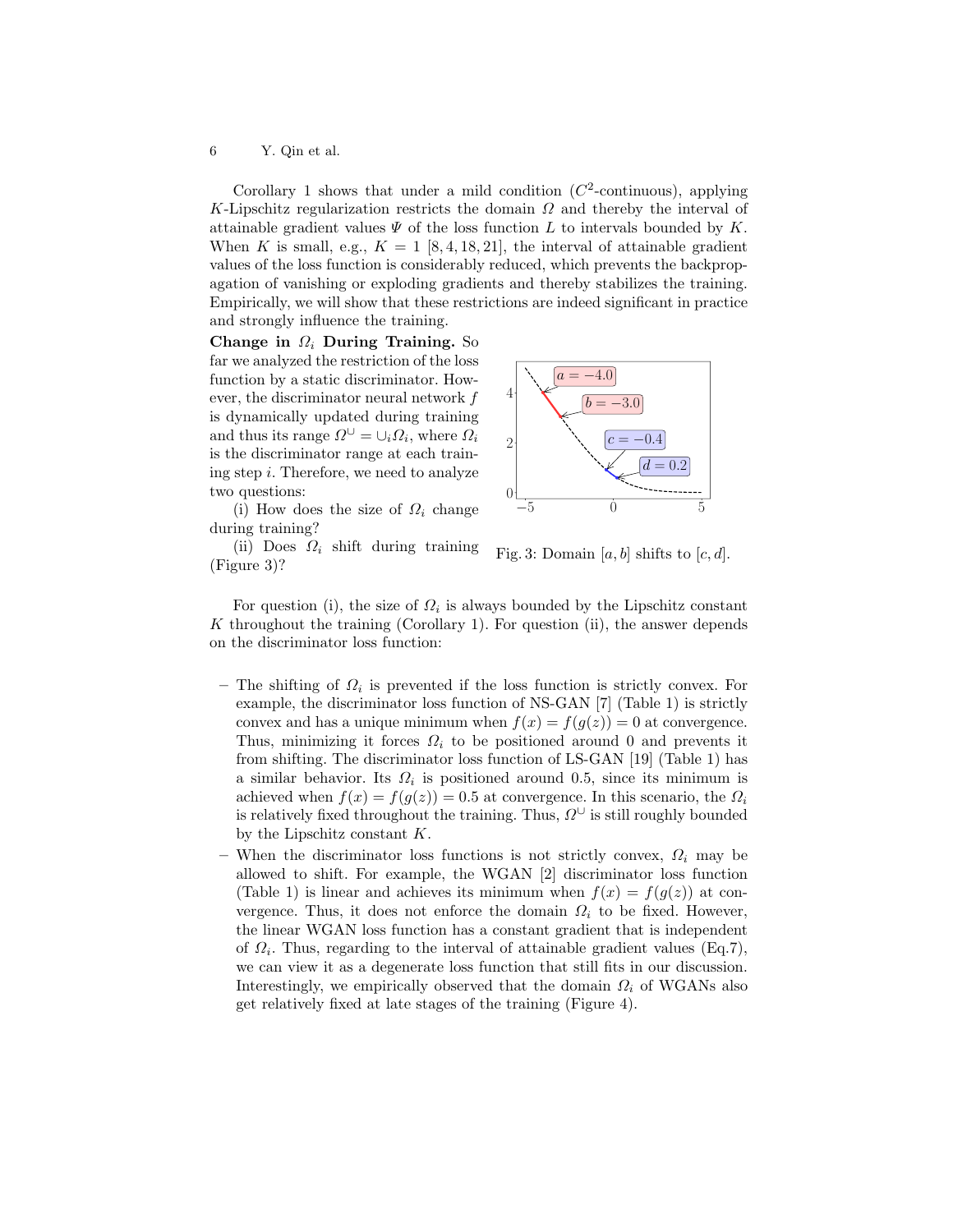Table 1: The GAN loss functions used in our experiments.  $f(\cdot)$  is the output of the discriminator neural network;  $g(\cdot)$  is the output of the generator; x is a sample from the training dataset;  $z$  is a sample from the noise distribution. LS-GAN# is the zero-centered version of LS-GAN [18], and for the NS-GAN,  $f^*(\cdot)$  = sigmoid $[f(\cdot)]$ . The figure on the right shows the shape of the loss functions at different scales. The dashed lines show non-standard loss functions: cos and exp.



## 3.2 Restricting Loss Functions by Domain Scaling

As discussed above, applying K-Lipschitz regularization not only restricts the gradients of the discriminator, but as a side effect also restricts the domain of the loss function to an interval  $\Omega$ . However, we would like to investigate these two effects separately. To this end, we propose to decouple the restriction of  $\Omega$ from the Lipschitz regularization by scaling the domain of loss function  $L$  by a positive constant  $\alpha$  as follows,

$$
L_{\alpha}(\Omega) = L(\alpha \cdot \Omega)/\alpha.
$$
 (8)

Note that the  $\alpha$  in the denominator helps to preserve the gradient scale of the loss function. With this scaling method, we can effectively restrict  $L$  to an interval  $\alpha \cdot \Omega$  without adjusting K.

Degenerate Loss Functions. To explain why this works, we observe that any loss function degenerates as its domain  $\Omega$  shrinks to a single value. According to Taylor's expansion, let  $\omega, \omega + \Delta \omega \in \Omega$ , we have:

$$
L(\omega + \Delta \omega) = L(\omega) + \frac{L'(\omega)}{1!} \Delta \omega + \frac{L''(\omega)}{2!} (\Delta \omega)^2 + \cdots
$$
 (9)

As  $|\max(\Omega) - \min(\Omega)|$  shrinks to zero, we have  $L(\omega + \Delta \omega) \approx L(\omega) + L'(\omega) \Delta \omega$ showing that we can approximate any loss function by a linear function with constant gradient as its domain  $\Omega$  shrinks to a single value. Let  $\omega \in \Omega$ , we implement the degeneration of a loss function by scaling its domain  $\Omega$  with an extremely small constant  $\alpha$ :

$$
\lim_{\alpha \to 0} \frac{\partial L_{\alpha}(\omega)}{\partial \omega} = \frac{1}{\alpha} \cdot \frac{\partial L(\alpha \cdot \omega)}{\partial \omega} = \frac{\partial L(\alpha \cdot \omega)}{\partial (\alpha \cdot \omega)} = \nabla L(0). \tag{10}
$$

In our work, we use  $\alpha = 1e^{-25}$ , smaller values are not used due to numerical errors  $(NaN)$ .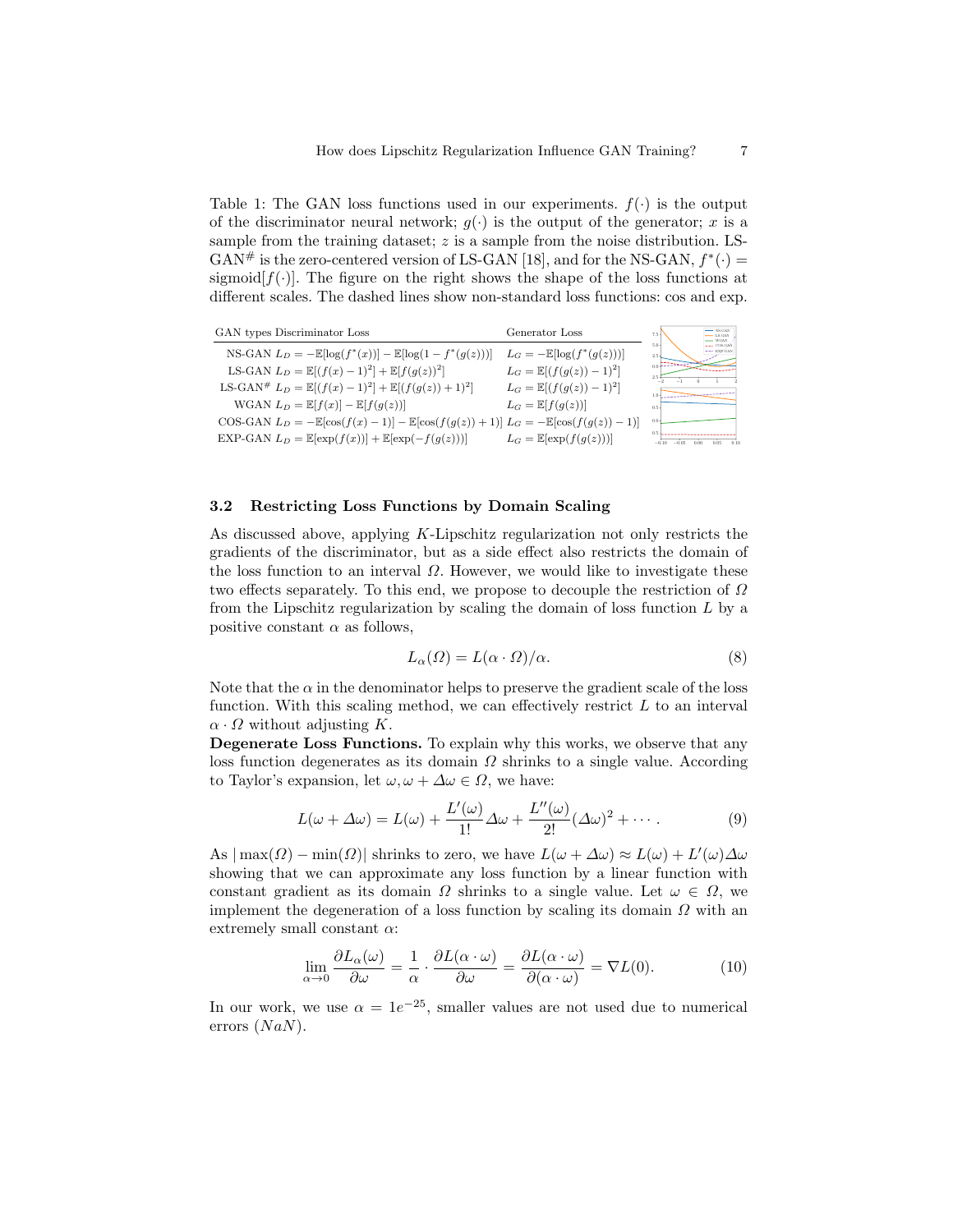## 4 Experiments

To support our proposition, first we empirically verify that applying  $K$ -Lipschitz regularization to the discriminator has the side-effect of restricting the domain and interval of attainable gradient values of the loss function. Second, with the proposed scaling method (Section 3.2), we investigate how the varying restrictions of loss functions influence the performance of GANs when the discriminator is regularized with a fixed Lipschitz constant. Third, we show that restricting the domain of any loss function (using decreasing  $\alpha$ ) converges to the same (or very similar) performance as WGAN-SN.

#### 4.1 Experiment Setup

General Setup. In the following experiments, we use two variants of the standard CNN architecture [24, 2, 21] for the GANs to learn the distributions of the MNIST, CIFAR10 datasets at  $32 \times 32$  resolution and the CelebA dataset [15] at  $64 \times 64$  resolution. Details of the architectures are shown in the supplementary material. We use a batch size of 64 to train the GANs. Similar to [2], we observed that the training could be unstable with a momentum-based optimizer such as Adam, when the discriminator is regularized with a very small Lipschitz constant  $K$ . Thus, we choose to use an RMSProp optimizer with learning rate 0.00005. To make a fair comparison, we fix the number of discriminator updates in each iteration  $n_{dis} = 1$  for all the GANs tested (i.e., we do not use multiple discriminator updates like  $[1, 2]$ . Unless specified, we stop the training after  $10<sup>5</sup>$ iterations.

Lipschitz Regularizers. In general, there are two state-of-the-art Lipschitz regularizers: the gradient penalty (GP) [8] and the spectral normalization (SN) [21]. In their original settings, both techniques applied only 1-Lipschitz regularization to the discriminator. However, our experiments require altering the Lipschitz constant  $K$  of the discriminator. To this end, we propose to control  $K$ for both techniques by adding parameters  $k_{GP}$  and  $k_{SN}$ , respectively.

– For the gradient penalty, we control its strength by adjusting the target gradient norm  $k_{GP}$ ,

$$
L = L_{GAN} + \lambda \mathop{\mathbb{E}}_{\hat{x} \in P_{\hat{x}}} [(\|\nabla_{\hat{x}} D(\hat{x})\| - k_{GP})^2],
$$
\n(11)

where  $L_{GAN}$  is the GAN loss function without gradient penalty,  $\lambda$  is the weight of the gradient penalty term,  $P_{\hat{x}}$  is the distribution of linearly interpolated samples between the target distribution and the model distribution [8]. Similar to [8, 4], we use  $\lambda = 10$ .

– For the spectral normalization, we control its strength by adding a weight parameter  $k_{SN}$  to the normalization of each neural network layer,

$$
\overline{W}_{SN}(W, k_{SN}) := k_{SN} \cdot W / \sigma(W), \qquad (12)
$$

where W is the weight matrix of each layer,  $\sigma(W)$  is its largest singular value.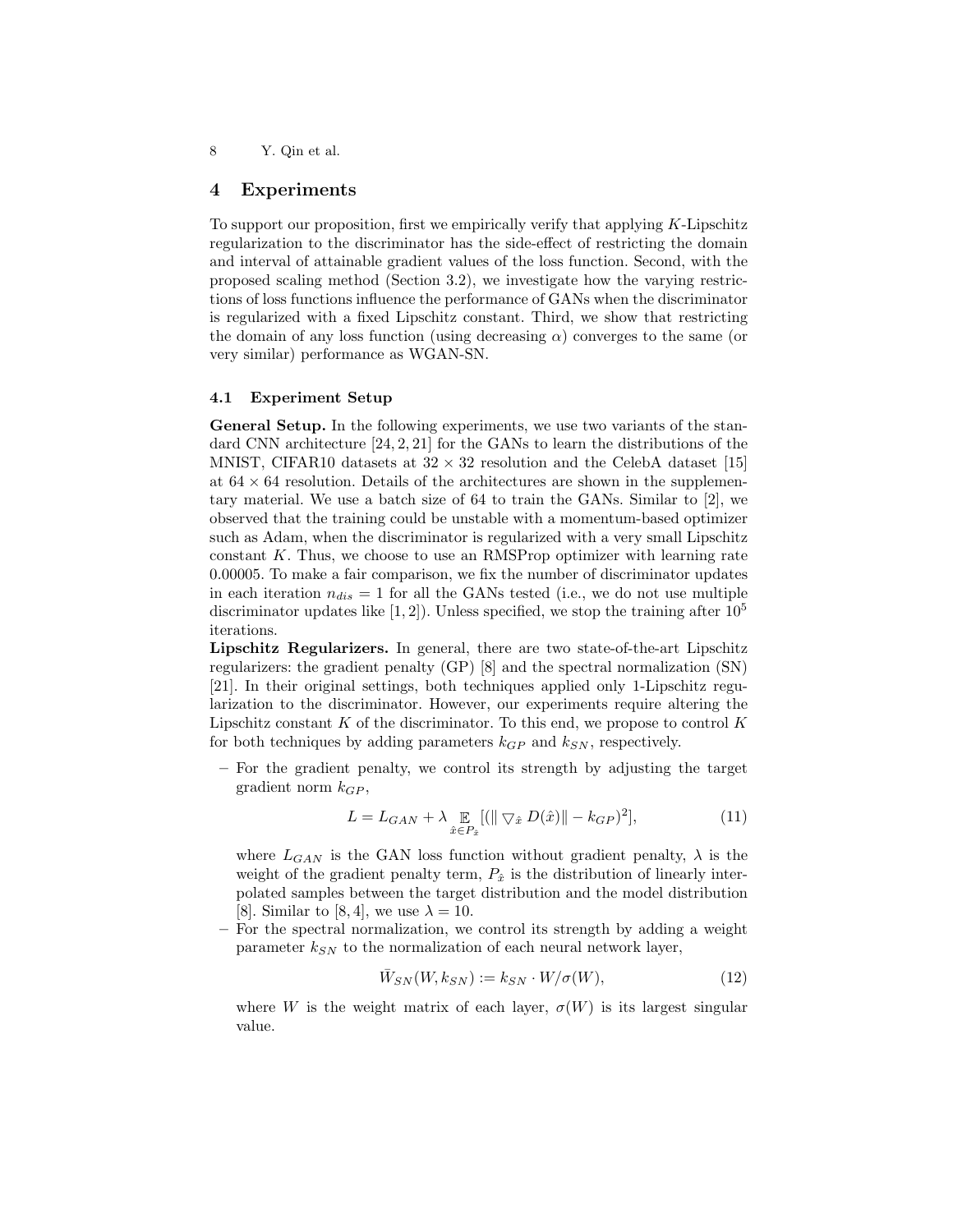

Fig. 4: Relationship between domain  $\Omega$  and  $k_{GP}$ ,  $k_{SN}$  for different loss functions on CelebA dataset, where  $k_{GP}$ ,  $k_{SN}$  are the parameters controlling the strength of the Lipschitz regularizers. The domain  $\Omega$  shrinks with decreasing  $k_{GP}$  or  $k_{SN}$ . Each column shares the same loss function while each row shares the same Lipschitz regularizer. NS-GAN: Non-Saturating GAN [7]; LS-GAN: Least-Square GAN [19]; WGAN: Wasserstein GAN [2]; GP: gradient penalty [8]; SN: spectral normalization [21]. Note that the  $y$ -axis is in log scale.

The relationship between  $k_{SN}$  and K can be quantitatively approximated as  $K \approx$  $k_{SN}^{n}$  [21], where *n* is the number of neural network layers in the discriminator. While for  $k_{GP}$ , we can only describe its relationship against K qualitatively as: the smaller  $k_{GP}$ , the smaller K. The challenge on finding a quantitative approximation resides in that the gradient penalty term  $\lambda \mathbb{E}_{\hat{x}} \in P_{\hat{x}} [(\|\nabla_{\hat{x}} D(\hat{x})\| (k_{GP})^2$  has no upper bound during training (Eq.11). We also verified our claims using Stable Rank Normalization (SRN)+SN [25] as the Lipschitz regularizer, whose results are shown in the supplementary material.

Loss Functions. In Table 1 we compare the three most widely-used GAN loss functions: the Non-Saturating (NS) loss function [7], the Least-Squares (LS) loss function [19] and the Wasserstein loss function [2]. In addition, we also test the performance of the GANs using some non-standard loss functions,  $cos(\cdot)$  and  $\exp(\cdot)$ , to support the observation that the restriction of the loss function is the dominating factor of Lipschitz regularization. Note that both the  $cos(\cdot)$  and  $\exp(\cdot)$  loss functions are (locally) convex at convergence, which helps to prevent shifting  $\Omega_i$  (Section 3.1).

Quantitative Metrics. To quantitatively measure the performance of the GANs, we follow the best practice and employ the Fréchet Inception Distance (FID)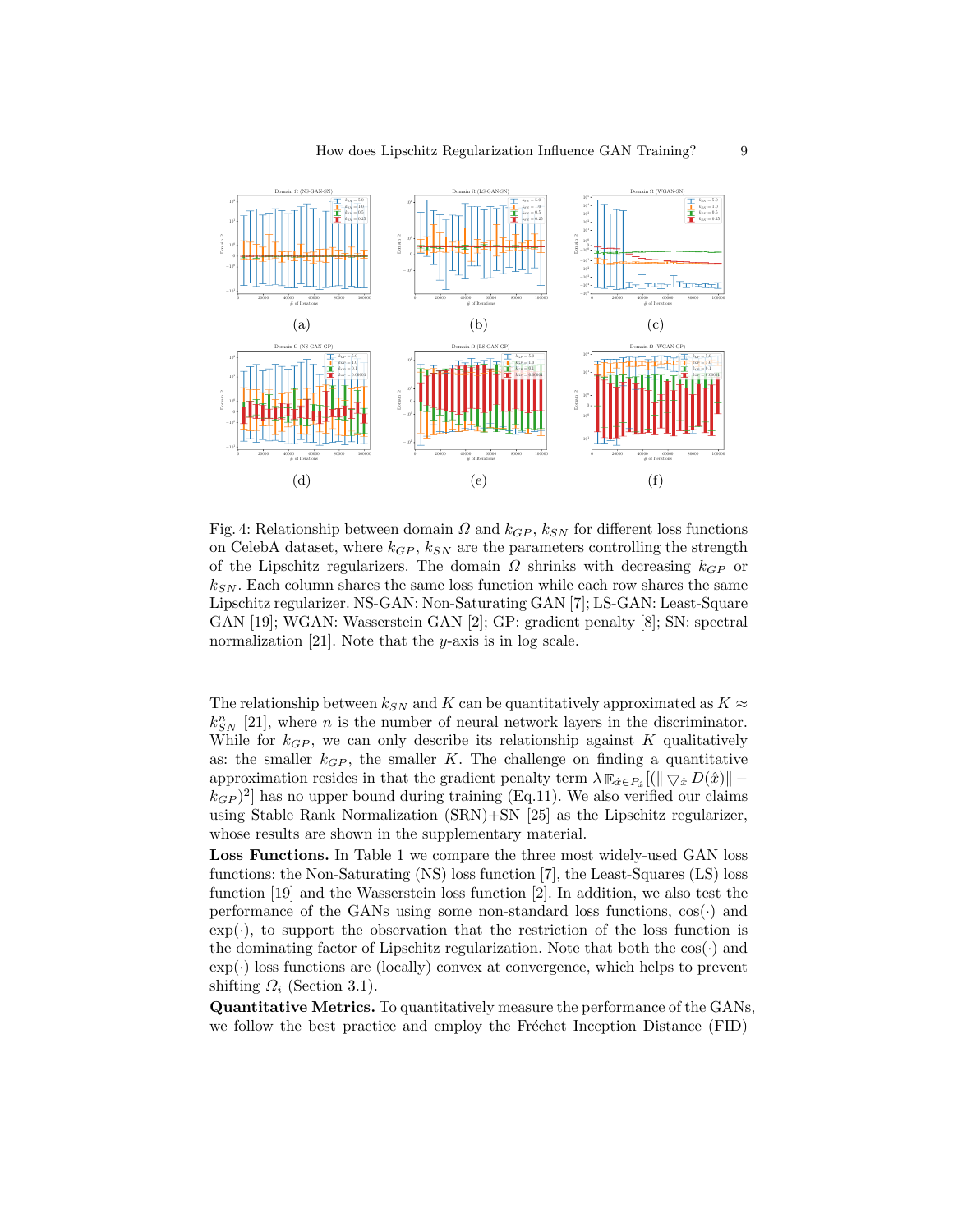$k_{SN}$   $\Omega$   $\nabla L(\Omega)$  $\overline{5.0}$  [−8.130, 126.501] [−1.000, −0.000] 1.0 [−0.683, 2.091] [−0.664, −0.110] 0.5 [−0.178, 0.128] [−0.545, −0.468]  $0.25$  [-0.006, 0.006] [-0.502, -0.498]  $k_{SN}$   $\qquad \qquad \Omega$   $\nabla L(\Omega)$ 5.0 [−2.460, 12.020] [−4.921, 24.041] 1.0 [−0.414, 1.881] [−0.828, 3.762] 0.5 [0.312, 0.621] [0.623, 1.242] 0.25 [0.478, 0.522] [0.956, 1.045]

Table 2: Domain  $\Omega$  and the interval of attained gradient values  $\nabla L(\Omega)$  against  $k_{SN}$  on the CelebA dataset.

(a) NS-GAN-SN,  $L(\cdot) = -\log(\text{sigmoid}(\cdot))$ (b) LS-GAN-SN,  $L(\cdot) = (\cdot)^2$ 

metric [11] in our experiments. The smaller the FID score, the better the performance of the GAN. The results on other metrics, i.e. Inception scores [3] and Neural Divergence [9], are shown in the supplementary material.

## 4.2 Empirical Analysis of Lipschitz Regularization

In this section, we empirically analyze how varying the strength of the Lipschitz regularization impacts the domain, interval of attained gradient values, and performance (FID scores) of different loss functions (Section 3.1).

Domain vs. Lipschitz Regularization. In this experiment, we show how the Lipschitz regularization influences the domain of the loss function. As Figure 4 shows, we plot the domain  $\Omega$  as intervals for different iterations under different  $k_{GP}$  and  $k_{SN}$  for the gradient penalty and the spectral normalization regularizers respectively. It can be observed that: (i) For both regularizers, the interval  $\Omega$ shrinks as  $k_{GP}$  and  $k_{SN}$  decreases. However,  $k_{SN}$  is much more impactful than  $k_{GP}$  in restricting  $\Omega$ . Thus, we use spectral normalization to alter the strength of the Lipschitz regularization in the following experiments. (ii) For NS-GANs and LS-GANs, the domains  $\Omega_i$  are rather fixed during training. For WGANs, the domains  $\Omega_i$  typically shift at the beginning of the training, but then get relatively fixed in later stages.

Interval of Attained Gradient Values vs. Lipschitz Regularization. Similar to the domain, the interval of attained gradient values of the loss function also shrinks with the increasing strength of Lipschitz regularization. Table 2 shows the corresponding interval of attained gradient values of the NS-GAN-SN and LS-GAN-SN experiments in Figure 4. The interval of attained gradient values of WGAN-SN are not included as they are always zero. It can be observed that the shrinking interval of attained gradient values avoids the saturating and exploding parts of the loss function. For example when  $k_{SN} = 5.0$ , the gradient of the NS-GAN loss function saturates to a value around 0 while that of the LS-GAN loss function explodes to 24.041. However, such problems do not happen when  $k_{SN} \leq 1.0$ . Note that we only compute the interval of attained gradient values on one of the two symmetric loss terms used in the discriminator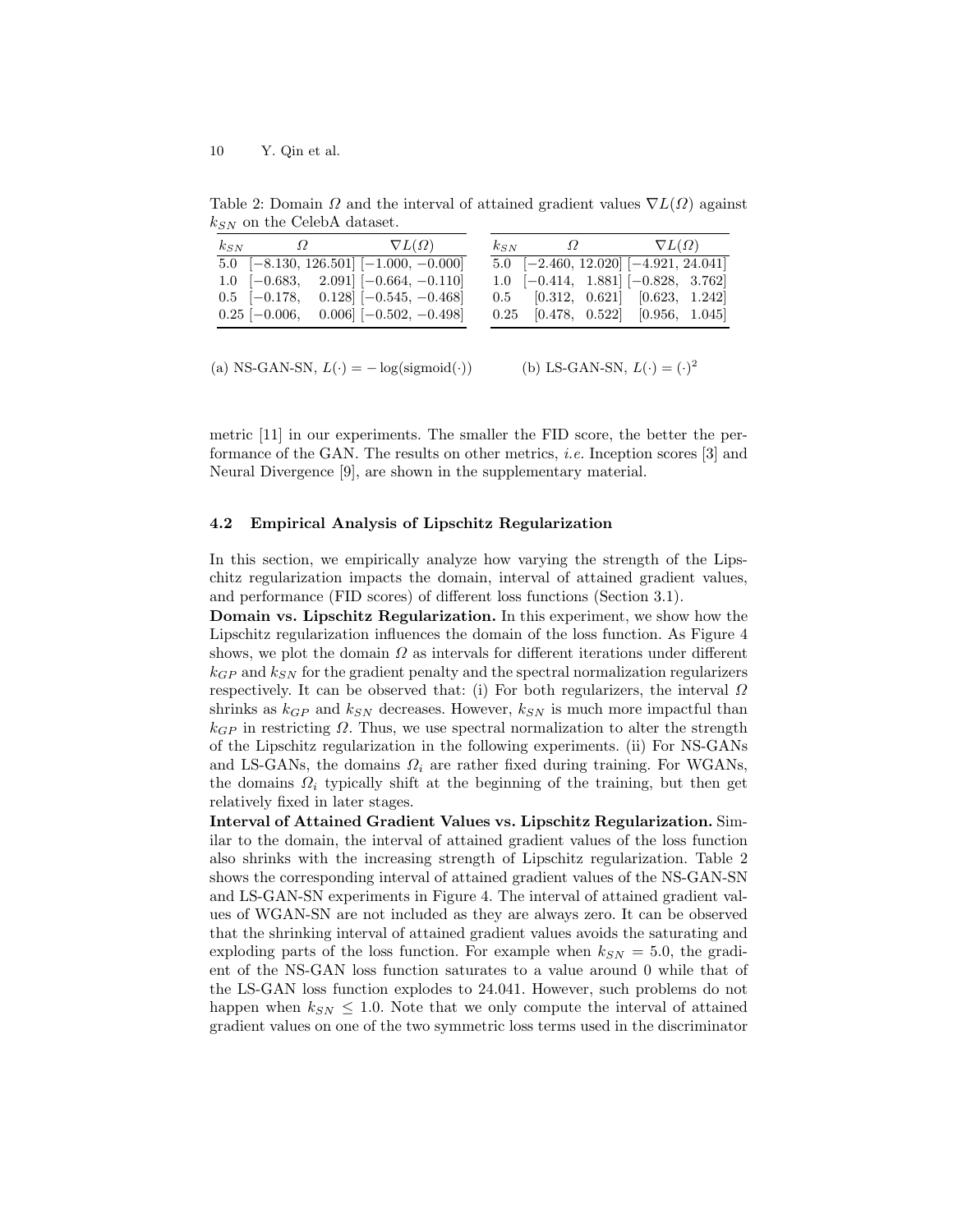Table 3: FID scores vs.  $k_{SN}$  (typically fixed as 1 [21]) on different datasets. When  $k_{SN} \leq 1.0$ , all GANs have similar performance except the WGANs (slightly worse). For the line plots, x-axis shows  $k_{SN}$  (in log scale) and y-axis shows the FID scores. From left to right, the seven points on each line have  $k_{SN} = 0.2$ , 0.25, 0.5, 1.0, 5.0, 10.0, 50.0 respectively. Lower FID scores are better.

|         | GANs                        | FID Scores     |       |       |       |        |        |        |  |
|---------|-----------------------------|----------------|-------|-------|-------|--------|--------|--------|--|
| Dataset |                             | $k_{SN} = 0.2$ | 0.25  | 0.5   | 1.0   | 5.0    | 10.0   | 50.0   |  |
|         | NS-GAN-SN                   | 5.41           | 3.99  | 4.20  | 3.90  | 144.28 | 156.60 | 155.41 |  |
|         | LS-GAN-SN                   | 5.14           | 3.96  | 3.90  | 4.42  | 36.26  | 59.04  | 309.35 |  |
| MNIST   | WGAN-SN                     | 6.35           | 6.06  | 4.44  | 4.70  | 3.58   | 3.50   | 3.71   |  |
|         | COS-GAN-SN                  | 5.41           | 4.83  | 4.05  | 3.86  | 291.44 | 426.62 | 287.23 |  |
|         | EXP-GAN-SN                  | 4.38           | 4.93  | 4.25  | 3.69  | 286.96 | 286.96 | 286.96 |  |
|         | NS-GAN-SN                   | 29.23          | 24.37 | 23.29 | 15.81 | 41.04  | 49.67  | 48.03  |  |
|         | LS-GAN-SN                   | 28.04          | 26.85 | 23.14 | 17.30 | 33.53  | 39.90  | 349.35 |  |
|         | CIFAR <sub>10</sub> WGAN-SN | 29.20          | 25.07 | 26.61 | 21.75 | 21.63  | 21.45  | 23.36  |  |
|         | COS-GAN-SN                  | 29.45          | 25.31 | 20.73 | 15.88 | 309.96 | 327.20 | 370.13 |  |
|         | EXP-GAN-SN                  | 30.89          | 24.74 | 20.90 | 16.66 | 401.24 | 401.24 | 401.24 |  |
| CelebA  | NS-GAN-SN                   | 18.59          | 12.71 | 8.04  | 6.11  | 18.95  | 17.04  | 184.06 |  |
|         | LS-GAN-SN                   | 20.34          | 12.14 | 8.85  | 5.69  | 12.40  | 13.14  | 399.39 |  |
|         | WGAN-SN                     | 23.26          | 17.93 | 8.48  | 9.41  | 9.03   | 7.37   | 7.82   |  |
|         | COS-GAN-SN                  | 20.59          | 13.93 | 8.88  | 5.20  | 356.70 | 265.53 | 256.44 |  |
|         | EXP-GAN-SN                  | 18.23          | 13.65 | 9.18  | 5.88  | 328.94 | 328.94 | 328.94 |  |



loss function (Table 1). The interval of attained gradient values of the other loss term follows similar patterns.

FID scores vs. Lipschitz Regularization. Table 3 shows the FID scores of different GAN loss functions with different  $k_{SN}$ . It can be observed that:

– When  $k_{SN} \leq 1.0$ , all the loss functions (including the non-standard ones) can be used to train GANs stably. However, the FID scores of all loss functions slightly worsen as  $k_{SN}$  decreases. We believe that the reason for such performance degradation comes from the trick used by modern optimizers to avoid divisions by zero. For example in RMSProp [26], the moving average of the squared gradients are kept for each weight. In order to stabilize training, gradients are divided by the square roots of their moving averages in each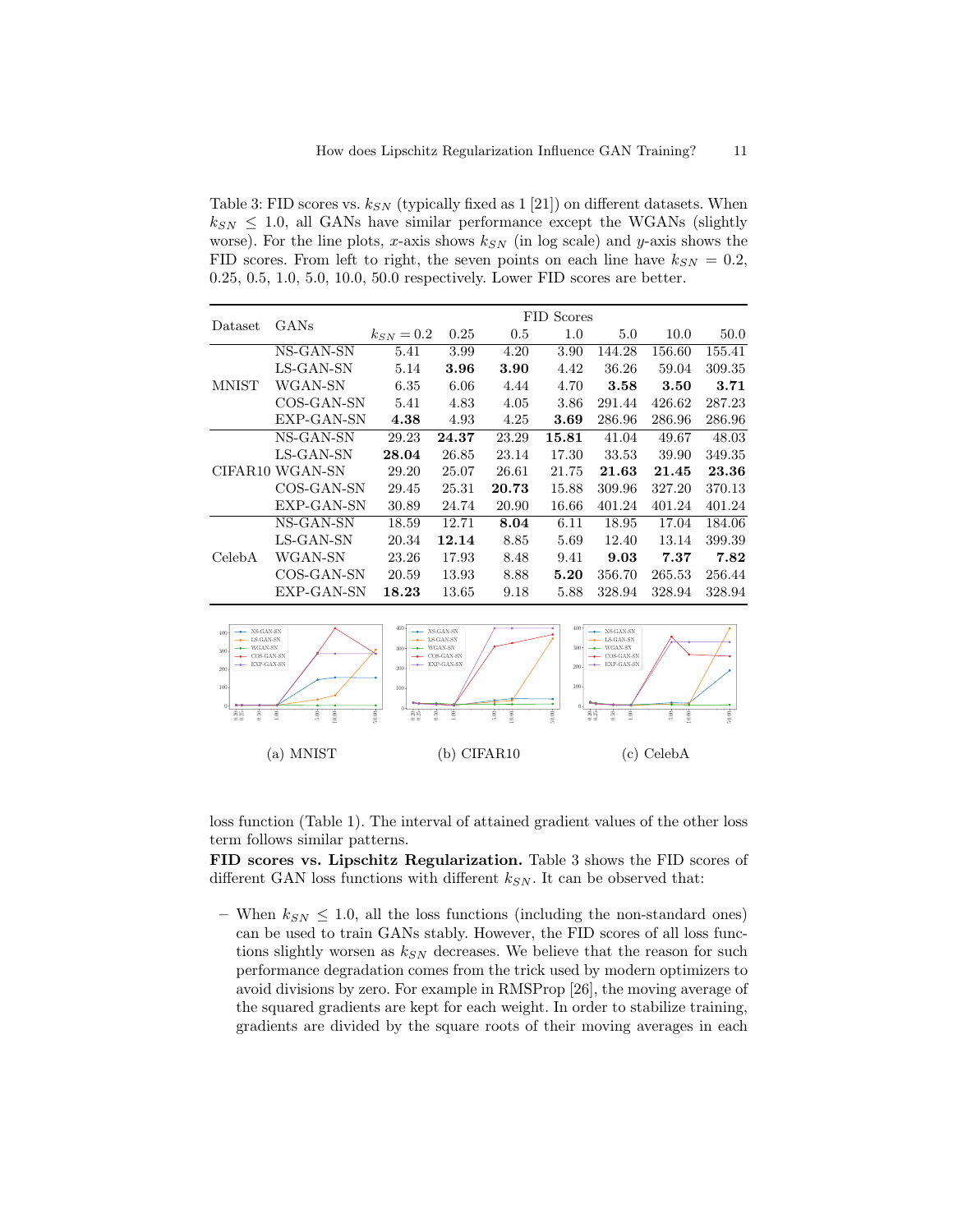Table 4: FID scores vs.  $\alpha$ . For the line plots, the x-axis shows  $\alpha$  (in log scale) and the y-axis shows the FID scores. Results on other datasets are shown in the supplementary material. Lower FID scores are better.

| Dataset GANs |                                | FID Scores                                                  |  |                                       |  |  |                                                             | Line Plot |
|--------------|--------------------------------|-------------------------------------------------------------|--|---------------------------------------|--|--|-------------------------------------------------------------|-----------|
|              |                                | $\alpha = 1e^{-11} 1e^{-9} 1e^{-7} 1e^{-5} 1e^{-3} 1e^{-1}$ |  |                                       |  |  |                                                             |           |
|              | NS-GAN-SN                      |                                                             |  | 9.08 7.05 7.84 18.51 18.41 242.64     |  |  |                                                             |           |
|              | LS-GAN-SN                      |                                                             |  |                                       |  |  | $135.17 \ \ 6.57 \ \ 10.67 \ \ 13.39 \ \ 17.42 \ 311.93$    |           |
|              | CelebA LS-GAN <sup>#</sup> -SN |                                                             |  | 6.66 5.68 8.72 11.13 14.90 383.61     |  |  |                                                             |           |
|              | COS-GAN-SN                     |                                                             |  |                                       |  |  | $8.00 \ \ 6.31 \ \ 300.55 \ \ 280.84 \ \ 373.31 \ \ 318.53$ |           |
|              | EXP-GAN-SN                     |                                                             |  | 8.85 6.09 264.49 375.32 375.32 375.32 |  |  |                                                             | $10 - 11$ |

(a)  $k_{SN} = 50.0$ 

| Dataset GANs |                               | $\alpha = 1e^1$ | $1e^3$                                   | FID Scores | $1e^5 - 1e^7$ | $1e^9$ | $1e^{11}$                                       | Line Plot      |
|--------------|-------------------------------|-----------------|------------------------------------------|------------|---------------|--------|-------------------------------------------------|----------------|
|              | NS-GAN-SN                     |                 | 6.55 148.97 134.44 133.82 130.21 131.87  |            |               |        |                                                 |                |
|              | LS-GAN-SN                     |                 |                                          |            |               |        | 23.37 26.96 260.05 255.73 256.96 265.76         |                |
|              | MNIST LS-GAN <sup>#</sup> -SN |                 | 13.43 26.51 271.85 212.74 274.63 269.96  |            |               |        |                                                 |                |
|              | COS-GAN-SN                    |                 | 11.79 377.62 375.72 363.45 401.12 376.39 |            |               |        |                                                 | <b>EXP-GAN</b> |
|              | EXP-GAN-SN                    |                 |                                          |            |               |        | $11.02\ 286.96\ 286.96\ 286.96\ 286.96\ 286.96$ |                |

(b) 
$$
k_{SN} = 1.0
$$

update of the weights, where a small positive constant  $\epsilon$  is included in the denominator to avoid dividing by zero. When  $k_{SN}$  is large, the gradients are also large and the effect of  $\epsilon$  is negligible. While when  $k_{SN}$  is very small, the gradients are also small so that  $\epsilon$  can significantly slow down the training and worsen the results.

- When  $k_{SN} \leq 1.0$ , the performance of WGAN is slightly worse than almost all the other GANs. Similar to the observation of [12], we ascribe this problem to the shifting domain of WGANs (Figure 4  $(c)(f)$ ). The reason for the domain shift is that the Wasserstein distance only depends on the difference between  $\mathbb{E}[f(x)]$  and  $\mathbb{E}[f(g(z))]$  (Table 1). For example, the Wasserstein distances  $\mathbb{E}[f(x)] - \mathbb{E}[f(g(z)]$  are the same for i)  $\mathbb{E}[f(x)] = 0.5$ ,  $\mathbb{E}[f(g(z))] = -0.5$  and ii)  $\mathbb{E}[f(x)] = 100.5, \mathbb{E}[f(g(z)) = 99.5.$
- When  $k_{SN} \geq 5.0$ , the WGAN works normally while the performance of all the other GANs worsen and even break (very high FID scores, e.g.  $\geq 100$ ). The reasons for the stable performance of WGAN are two-fold: i) due to the KR duality, the Wasserstein distance is insensitive to the Lipschitz constant K. Let  $W(\mathbb{P}_r, \mathbb{P}_q)$  be the Wasserstein distance between the data distribution  $\mathbb{P}_r$  and the generator distribution  $\mathbb{P}_g$ . As discussed in [2], applying K-Lipschitz regularization to WGAN is equivalent to estimating  $K \cdot W(\mathbb{P}_r, \mathbb{P}_q)$ ,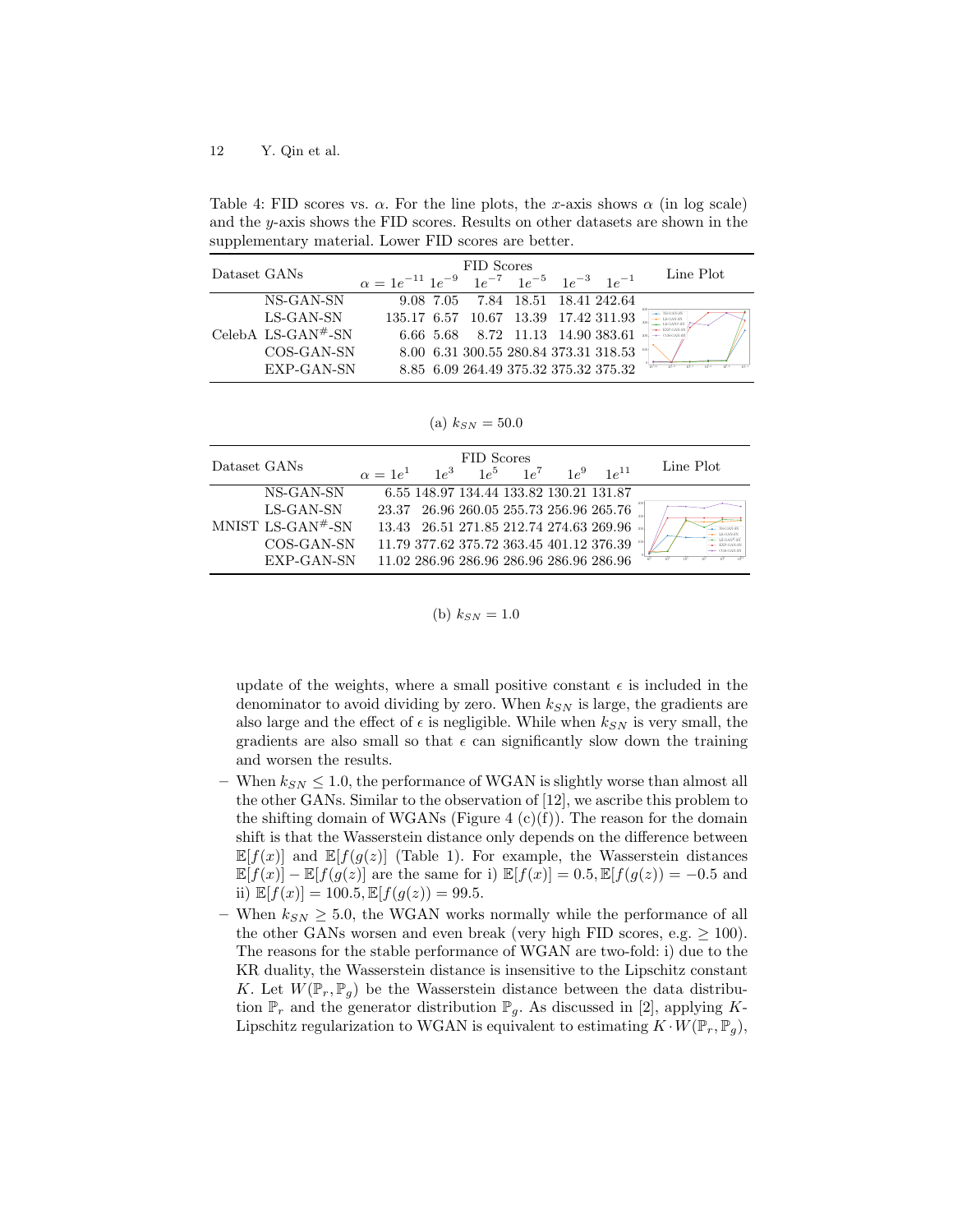which shares the same solution as 1-Lipschitz regularized WGAN. ii) To fight the exploding and vanishing gradient problems, modern neural networks are intentionally designed to be scale-insensitive to the backpropagated gradients (e.g. ReLU [6], RMSProp [26]). This largely eliminates the scaling effect caused by  $k_{SN}$ . This observation also supports our claim that the restriction of the loss function is the dominating factor of the Lipschitz regularization.

– The best performance is obtained by GANs with strictly convex (e.g. NS-GAN) and properly restricted (e.g.  $k_{SN} = 1$ ) loss functions that address the shifting domain and exploding/vanishing gradient problems at the same time. However, there is no clear preference and even the non-standard ones (e.g., COS-GAN) can be the best. We believe that this is due to the subtle differences of the convexity among loss functions and propose to leave it to the fine-tuning of loss functions using the proposed domain scaling.

Qualitative results are in the supplementary material.

#### 4.3 Empirical Results on Domain Scaling

In this section, we empirically verify our claim that the restriction of the loss function is the dominating factor of the Lipschitz regularization. To illustrate it, we decouple the restriction of the domain of the loss function from the Lipschitz regularization by the proposed domain scaling method (Section 3.2).

Table 4 (a) shows that (i) the FID scores of different loss functions generally improve with decreasing  $\alpha$ . When  $\alpha \leq 10^{-9}$ , we can successfully train GANs with extremely large Lipschtiz constant  $(K \approx k_{SN}^n = 50^4 = 6.25 \times$ 10<sup>6</sup> ), whose FID scores are comparable to the best ones in Table 3. (ii) The FID scores when  $\alpha \leq 10^{-11}$  are slightly worse than those when  $\alpha \leq 10^{-9}$ . The reason for this phenomenon is that restricting the domain of the loss function converges towards the performance of WGAN, which is slightly worse than the others due to its shifting domain. To further illustrate this

| Table 5: FID scores of WGAN-SN and                   |
|------------------------------------------------------|
| some extremely degenerate loss func-                 |
| tions ( $\alpha = 1e^{-25}$ ) on different datasets. |
| We use $k_{SN}$ = 50 for all our experi-             |
| ments.                                               |

| GANs              | FID Scores |                      |      |  |  |  |  |
|-------------------|------------|----------------------|------|--|--|--|--|
|                   |            | MNIST CIFAR10 CELEBA |      |  |  |  |  |
| WGAN-SN           | 3.71       | 23.36                | 7.82 |  |  |  |  |
| NS-GAN-SN         | 3.74       | 21.92                | 8.10 |  |  |  |  |
| LS-GAN#-SN $3.81$ |            | 21.47                | 8.51 |  |  |  |  |
| COS-GAN-SN 3.96   |            | 23.65                | 8.30 |  |  |  |  |
| EXP-GAN-SN 3.86   |            | 21.91                | 8.22 |  |  |  |  |

point, we scale the domain by  $\alpha = 1e^{-25}$  and show the FID scores of WGAN-SN and those of different loss functions in Table 5. It can be observed that all loss functions have similar performance. Since domain scaling does not restrict the neural network gradients, it does not suffer from the above-mentioned numerical problem of division by zero  $(k_{SN} \leq 1.0,$  Table 3). Thus, it is a better alternative to tuning  $k_{SN}$ .

Table 4 (b) shows that the FID scores of different loss functions generally worsen with less restricted domains. Note that when  $\alpha \geq 10^5$ , the common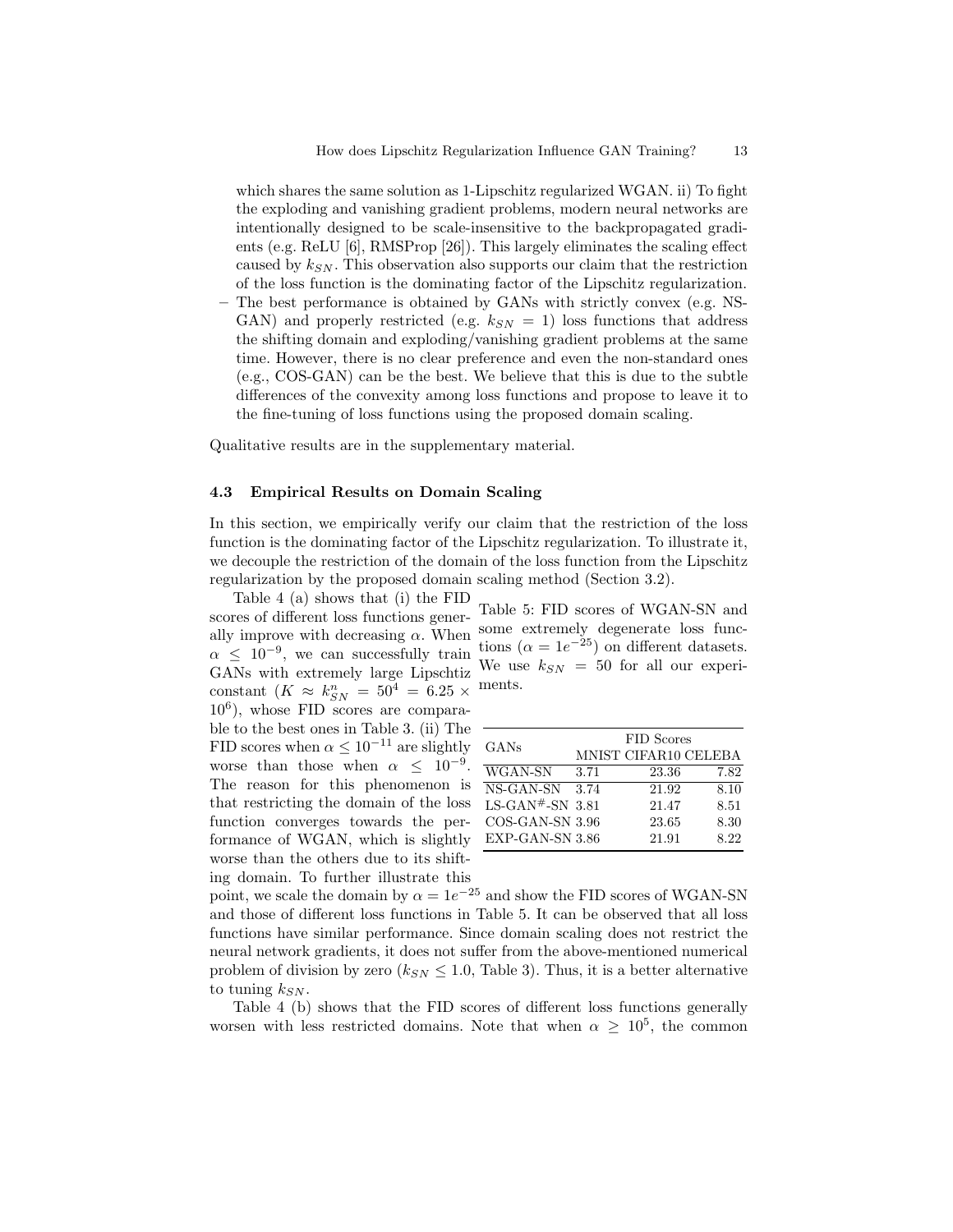practice of 1-Lipschitz regularization fails to stabilize the GAN training. Note that the LS-GAN-SN has some abnormal behavior (e.g.  $\alpha = 1e^{-11}$  in Table 4 (a) and  $\alpha = 1e^1$  in Table 4 (b)) due to the conflict between its 0.5-centered domain and our zero-centered domain scaling method (Eq.8). This can be easily fixed by using the zero-centered LS-GAN $#$ -SN (see Table 1).

Bias over Input Samples. When weak Lipschitz regularization (large Lipschitz constant  $K$ ) is applied, we observed mode collapse for NS-GAN and crashed training for LS-GAN, EXP-GAN and COS-GAN (Figure 5, more results in supplementary material). We conjecture that this phenomenon is rooted in the inherent bias of neural networks over input samples: neural networks may "prefer"



Fig. 5: (a) Mode collapse and (b) crashed training on MNIST,  $k_{SN} = 50.0, \ \alpha = 1e^{-1}$ .

some input (class of) samples over the others by outputting higher/lower values, even though all of them are real samples from the training dataset. When the above-mentioned loss functions are used, such different outputs result in different backpropagated gradients  $\nabla L = \partial D(f(x))/\partial f(x)$ . The use of weak Lipschitz regularization further enhances the degree of unbalance among backpropagated gradients and causes mode collapse or crashed training. Note that mode collapse happens when  $\nabla L$  is bounded (e.g. NS-GAN) and crashed training happens when  $\nabla L$  is unbounded (e.g. LS-GAN, EXP-GAN) or "random" (e.g. COS-GAN). However, when strong Lipschitz regularization is applied, all loss functions degenerate to almost linear ones and balance the backpropagated gradients, thereby improve the training.

# 5 Conclusion

In this paper, we studied the coupling of Lipschitz regularization and the loss function. Our key insight is that instead of keeping the neural network gradients small, the dominating factor of Lipschitz regularization is its restriction on the domain and interval of attainable gradient values of the loss function. Such restrictions stabilize GAN training by avoiding the bias of the loss function over input samples, which is a new step in understanding the exact reason for Lipschitz regularization's effectiveness. Furthermore, our finding suggests that although different loss functions can be used to train GANs successfully, they actually work in the same way because all of them degenerate to near-linear ones within the chosen small domains.

Acknowledgement This work was supported in part by the KAUST Office of Sponsored Research (OSR) under Award No. OSR-CRG2018-3730.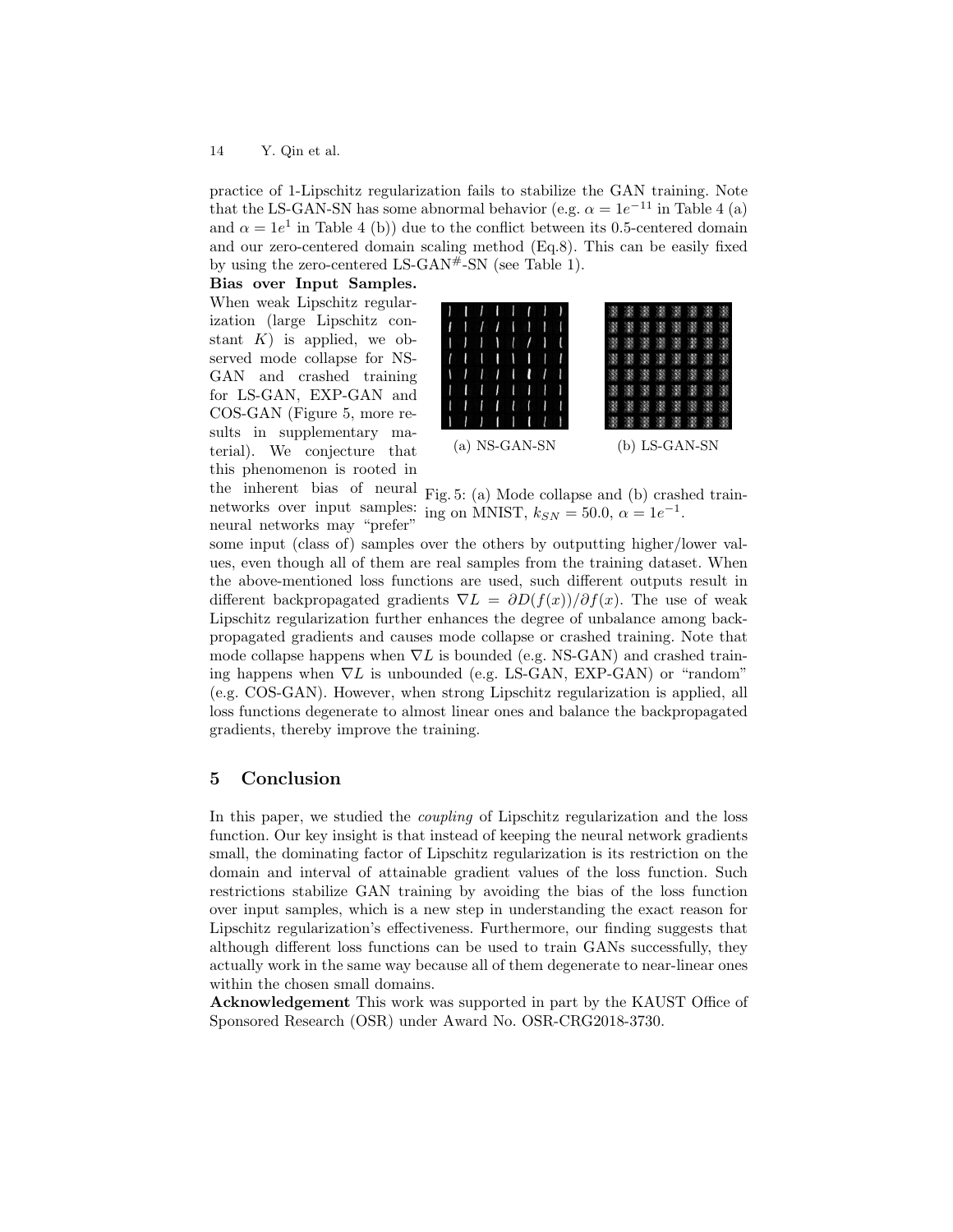## References

- 1. Arjovsky, M., Bottou, L.: Towards principled methods for training generative adversarial networks. In: International Conference on Learning Representations (2017)
- 2. Arjovsky, M., Chintala, S., Bottou, L.: Wasserstein generative adversarial networks. In: Precup, D., Teh, Y.W. (eds.) Proceedings of the 34th International Conference on Machine Learning. Proceedings of Machine Learning Research, vol. 70, pp. 214– 223. PMLR, International Convention Centre, Sydney, Australia (06–11 Aug 2017), http://proceedings.mlr.press/v70/arjovsky17a.html
- 3. Barratt, S., Sharma, R.: A note on the inception score. arXiv preprint arXiv:1801.01973 (2018)
- 4. Fedus\*, W., Rosca\*, M., Lakshminarayanan, B., Dai, A.M., Mohamed, S., Goodfellow, I.: Many paths to equilibrium: GANs do not need to decrease a divergence at every step. In: International Conference on Learning Representations (2018), https://openreview.net/forum?id=ByQpn1ZA-
- 5. Frühstück, A., Alhashim, I., Wonka, P.: Tilegan: Synthesis of largescale non-homogeneous textures. ACM Trans. Graph. 38(4) (Jul 2019). https://doi.org/10.1145/3306346.3322993
- 6. Glorot, X., Bordes, A., Bengio, Y.: Deep sparse rectifier neural networks. In: Gordon, G., Dunson, D., Dudík, M. (eds.) Proceedings of the Fourteenth International Conference on Artificial Intelligence and Statistics. Proceedings of Machine Learning Research, vol. 15, pp. 315–323. PMLR, Fort Lauderdale, FL, USA (11–13 Apr 2011), http://proceedings.mlr.press/v15/glorot11a.html
- 7. Goodfellow, I., Pouget-Abadie, J., Mirza, M., Xu, B., Warde-Farley, D., Ozair, S., Courville, A., Bengio, Y.: Generative adversarial nets. In: Ghahramani, Z., Welling, M., Cortes, C., Lawrence, N.D., Weinberger, K.Q. (eds.) Advances in Neural Information Processing Systems 27, pp. 2672–2680. Curran Associates, Inc. (2014), http://papers.nips.cc/paper/5423-generative-adversarial-nets.pdf
- 8. Gulrajani, I., Ahmed, F., Arjovsky, M., Dumoulin, V., Courville, A.C.: Improved training of wasserstein gans. In: Guyon, I., Luxburg, U.V., Bengio, S., Wallach, H., Fergus, R., Vishwanathan, S., Garnett, R. (eds.) Advances in Neural Information Processing Systems 30, pp. 5767–5777. Curran Associates, Inc. (2017), http://papers.nips.cc/paper/7159-improved-training-of-wasserstein-gans.pdf
- 9. Gulrajani, I., Raffel, C., Metz, L.: Towards GAN benchmarks which require generalization. In: International Conference on Learning Representations (2019), https://openreview.net/forum?id=HkxKH2AcFm
- 10. He, K., Zhang, X., Ren, S., Sun, J.: Deep residual learning for image recognition. In: Proceedings of the IEEE Conference on Computer Vision and Pattern Recognition (CVPR) (June 2016)
- 11. Heusel, M., Ramsauer, H., Unterthiner, T., Nessler, B., Hochreiter, S.: Gans trained by a two time-scale update rule converge to a local nash equilibrium. In: Guyon, I., Luxburg, U.V., Bengio, S., Wallach, H., Fergus, R., Vishwanathan, S., Garnett, R. (eds.) Advances in Neural Information Processing Systems 30, pp. 6626–6637. Curran Associates, Inc. (2017), http://papers.nips.cc/paper/7240-gans-trained-bya-two-time-scale-update-rule-converge-to-a-local-nash-equilibrium.pdf
- 12. Karras, T., Aila, T., Laine, S., Lehtinen, J.: Progressive growing of GANs for improved quality, stability, and variation. In: International Conference on Learning Representations (2018), https://openreview.net/forum?id=Hk99zCeAb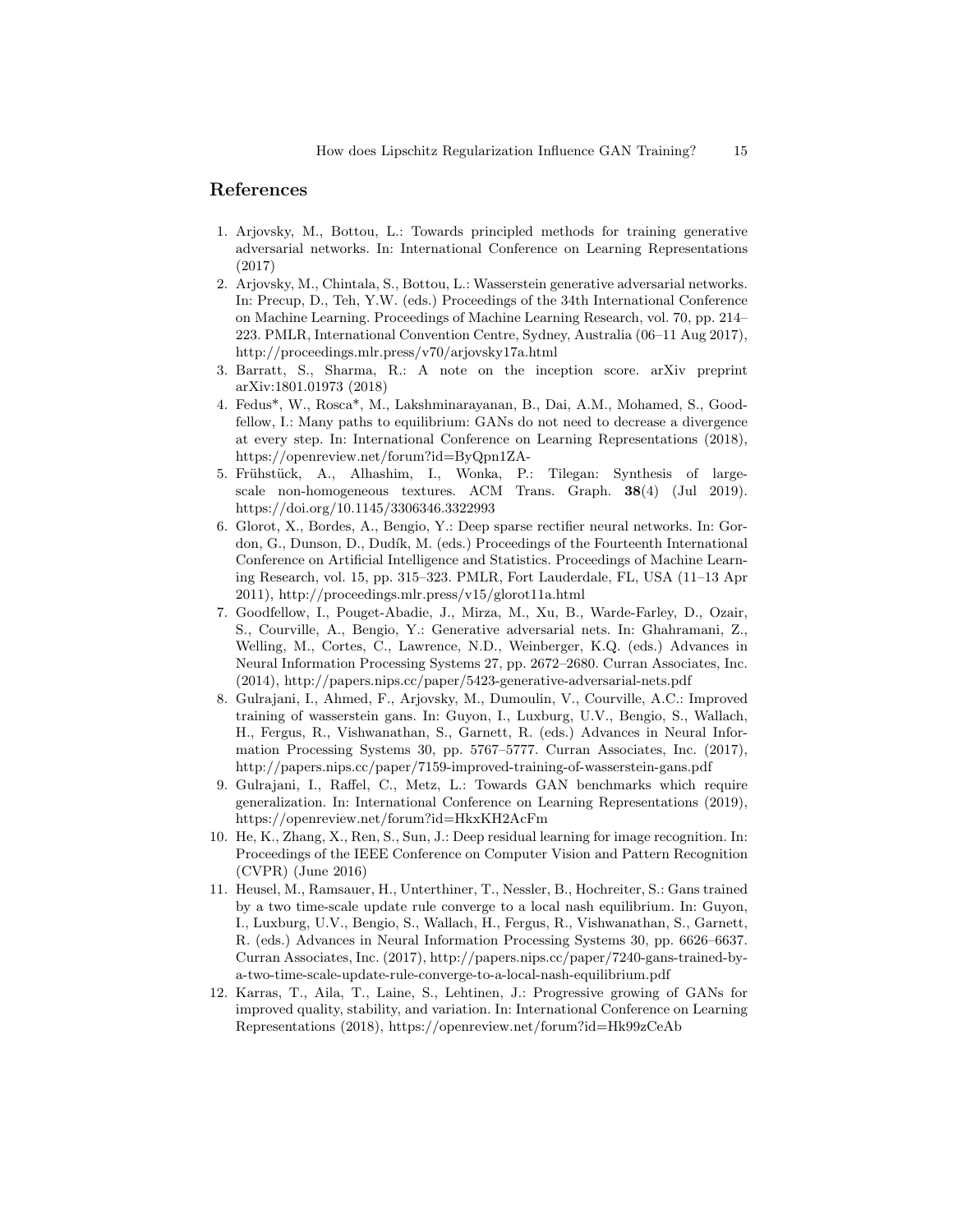- 16 Y. Qin et al.
- 13. Kelly, T., Guerrero, P., Steed, A., Wonka, P., Mitra, N.J.: Frankengan: Guided detail synthesis for building mass models using style-synchonized gans. ACM Trans. Graph. 37(6) (Dec 2018). https://doi.org/10.1145/3272127.3275065, https://doi.org/10.1145/3272127.3275065
- 14. Kurach, K., Lucic, M., Zhai, X., Michalski, M., Gelly, S.: The GAN landscape: Losses, architectures, regularization, and normalization (2019), https://openreview.net/forum?id=rkGG6s0qKQ
- 15. Liu, Z., Luo, P., Wang, X., Tang, X.: Deep learning face attributes in the wild. In: Proceedings of the IEEE International Conference on Computer Vision (ICCV) (December 2015)
- 16. Lucic, M., Kurach, K., Michalski, M., Gelly, S., Bousquet, O.: Are gans created equal? a large-scale study. In: Bengio, S., Wallach, H., Larochelle, H., Grauman, K., Cesa-Bianchi, N., Garnett, R. (eds.) Advances in Neural Information Processing Systems 31, pp. 700–709. Curran Associates, Inc. (2018), http://papers.nips.cc/paper/7350-are-gans-created-equal-a-large-scale-study.pdf
- 17. Ma, L., Jia, X., Sun, Q., Schiele, B., Tuytelaars, T., Van Gool, L.: Pose guided person image generation. In: Guyon, I., Luxburg, U.V., Bengio, S., Wallach, H., Fergus, R., Vishwanathan, S., Garnett, R. (eds.) Advances in Neural Information Processing Systems 30, pp. 406–416. Curran Associates, Inc. (2017), http://papers.nips.cc/paper/6644-pose-guided-person-image-generation.pdf
- 18. Mao, X., Li, Q., Xie, H., Lau, R.Y.K., Wang, Z., Smolley, S.P.: On the effectiveness of least squares generative adversarial networks. IEEE Transactions on Pattern Analysis and Machine Intelligence 41(12), 2947–2960 (2019)
- 19. Mao, X., Li, Q., Xie, H., Lau, R.Y., Wang, Z., Paul Smolley, S.: Least squares generative adversarial networks. In: Proceedings of the IEEE International Conference on Computer Vision (ICCV) (Oct 2017)
- 20. Mescheder, L., Geiger, A., Nowozin, S.: Which training methods for GANs do actually converge? In: Dy, J., Krause, A. (eds.) Proceedings of the 35th International Conference on Machine Learning. Proceedings of Machine Learning Research, vol. 80, pp. 3481–3490. PMLR, Stockholmsmässan, Stockholm Sweden (10– 15 Jul 2018), http://proceedings.mlr.press/v80/mescheder18a.html
- 21. Miyato, T., Kataoka, T., Koyama, M., Yoshida, Y.: Spectral normalization for generative adversarial networks. In: International Conference on Learning Representations (2018), https://openreview.net/forum?id=B1QRgziT-
- 22. Nowozin, S., Cseke, B., Tomioka, R.: f-gan: Training generative neural samplers using variational divergence minimization. In: Lee, D.D., Sugiyama, M., Luxburg, U.V., Guyon, I., Garnett, R. (eds.) Advances in Neural Information Processing Systems 29, pp. 271–279. Curran Associates, Inc. (2016), http://papers.nips.cc/paper/6066-f-gan-training-generative-neuralsamplers-using-variational-divergence-minimization.pdf
- 23. Park, T., Liu, M.Y., Wang, T.C., Zhu, J.Y.: Semantic image synthesis with spatially-adaptive normalization. In: Proceedings of the IEEE/CVF Conference on Computer Vision and Pattern Recognition (CVPR) (June 2019)
- 24. Radford, A., Metz, L., Chintala, S.: Unsupervised representation learning with deep convolutional generative adversarial networks. arXiv preprint arXiv:1511.06434 (2015)
- 25. Sanyal, A., Torr, P.H., Dokania, P.K.: Stable rank normalization for improved generalization in neural networks and gans. In: International Conference on Learning Representations (2020), https://openreview.net/forum?id=H1enKkrFDB